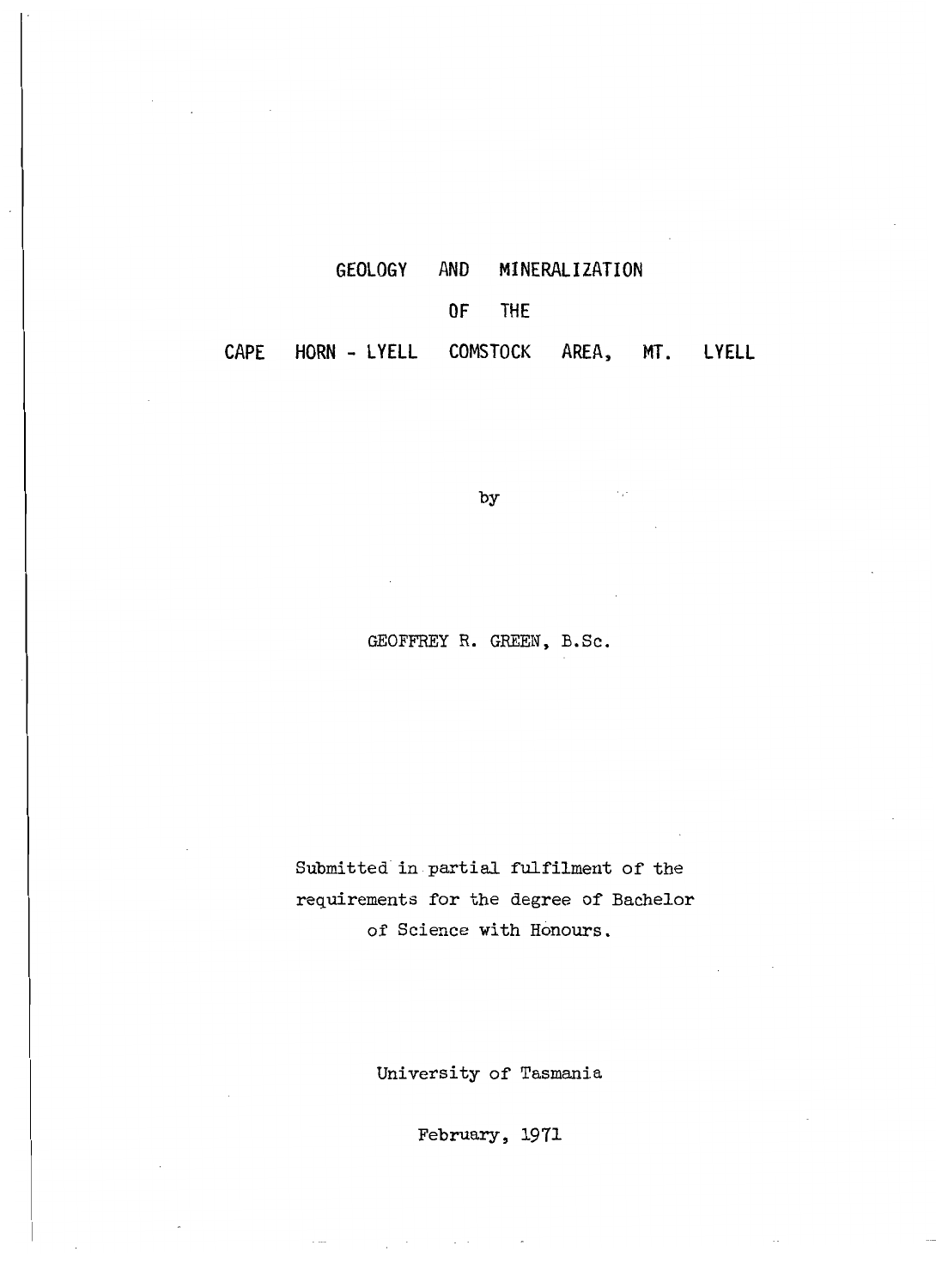*/1 there must be few places in the world* where everything is as simple as at Mt. Lyell."

 $\sim$ 

 $\sim 10^{-11}$ 

 $\epsilon$ 

J. Bradley, 1957.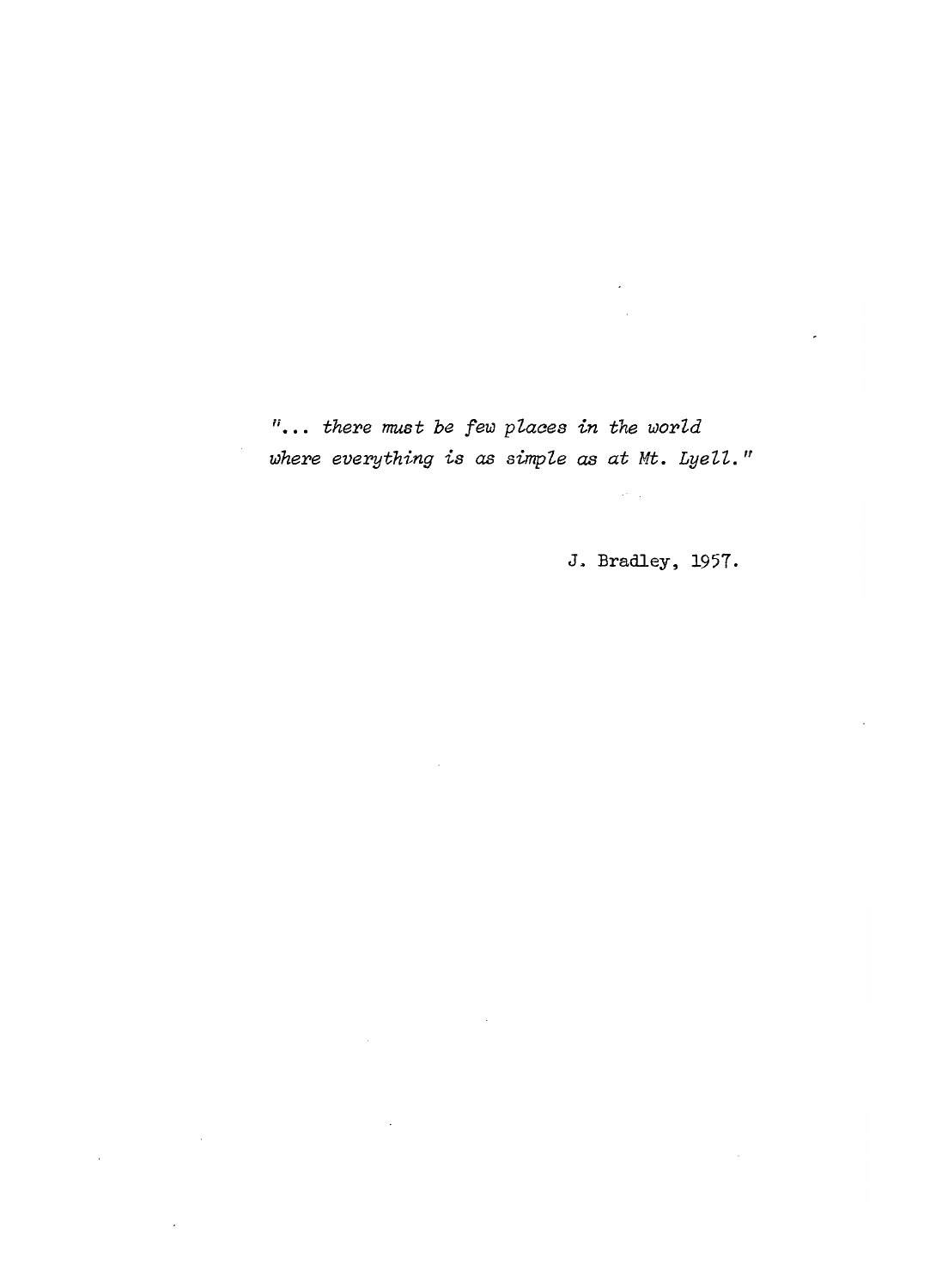

### FRONTISPIECE

Southern slopes of the Comstock Valley looking east. Prominent outcrop at right **is** Comstock **chert.**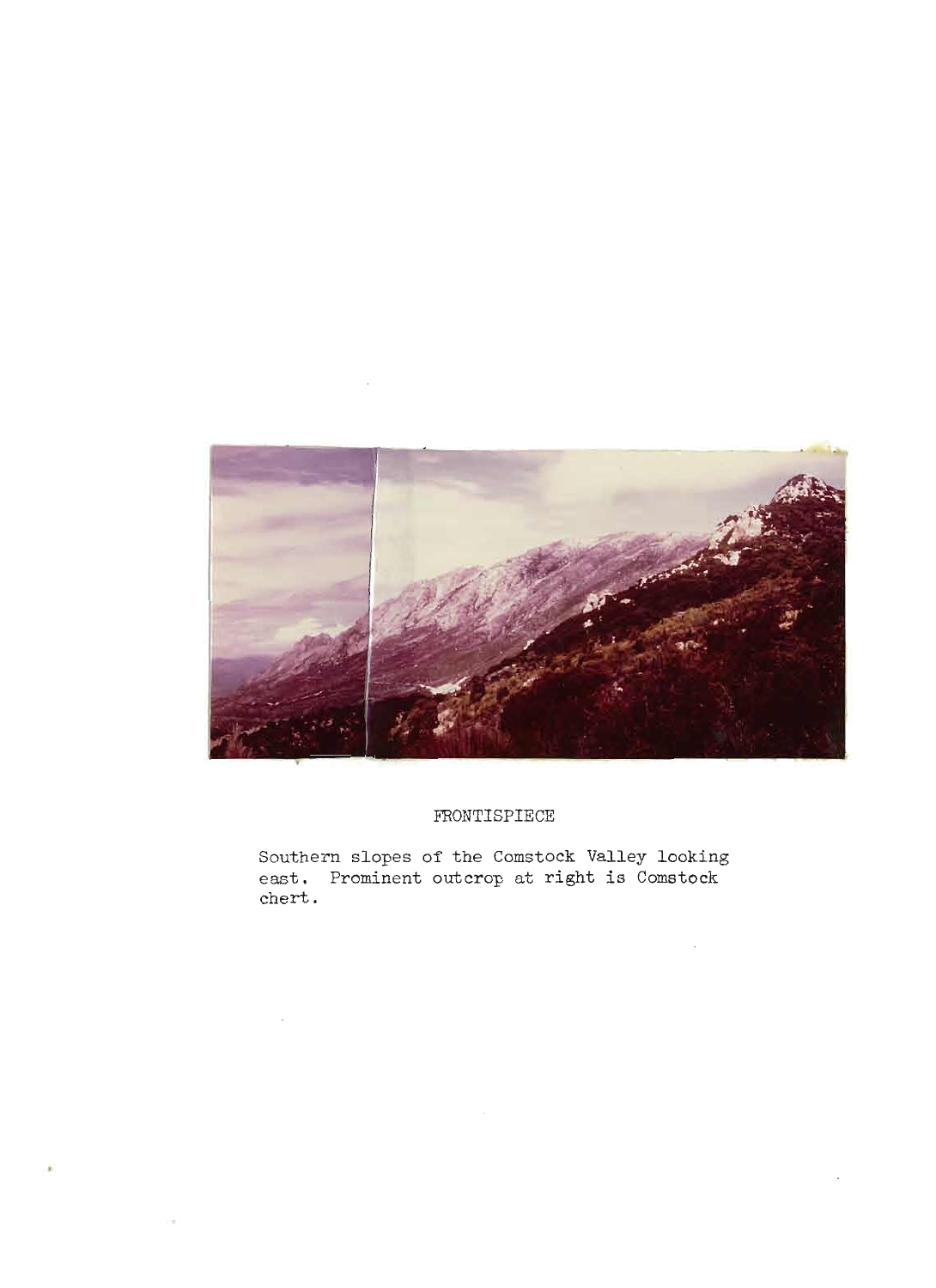# **CONTENTS**

|    |                 |                                                | page    |
|----|-----------------|------------------------------------------------|---------|
|    | List of Plates  |                                                | iii     |
|    |                 | List of Figures                                | iv      |
|    | List of Tables  |                                                | v       |
|    | ABSTRACT        |                                                | ı       |
| ı. | INTRODUCTION    |                                                | 2       |
|    | 1.1             | Nature and Scope of the Study                  | 2       |
|    |                 | 1.2 Procedure                                  | 2       |
|    |                 | 1.3 Location and Access                        | 4       |
|    |                 | 1.4 Previous Literature                        | 4       |
|    |                 | 1.5 Nomenclature                               | 6       |
|    |                 | 1.6 Acknowledgements                           | 6       |
|    | 2. STRATIGRAPHY |                                                | 7       |
|    | 2.1             | Cambrian System                                | 7       |
|    |                 | Mt. Read Volcanics                             | 7       |
|    |                 | 1. Ignimbrites (?) and Minor Siltstones        | 7       |
|    |                 | 2. Felsitic Ignimbrites (?)                    | $12 \,$ |
|    |                 | 3. Intermediate Lithic (?) Tuffs               | 14      |
|    |                 | 4. Keratophyric Lavas                          | 16      |
|    |                 | 5. Comstock Chert                              | 18      |
|    |                 | 6. Greywacke Conglomerate and Limestones       | 22      |
|    |                 | 7. Banded Quartz Keratophyric Lapilli Tuffs    | 25      |
|    |                 | 2.2 Ordovician System                          | 29      |
|    |                 | Jukes Conglomerate                             | 29      |
|    |                 | Owen Conglomerate                              | 30      |
|    |                 | Gordon Limestone                               | 31      |
|    | $2.3 -$         | Pleistocene Moraine                            | 31      |
|    | 3. STRUCTURE    |                                                | 32      |
|    | 3.1             | Regional Structure                             | 32      |
|    | 3.2             | Structure of the Cape Horn Area                | 33      |
|    | 3.3             | Pre-Devonian Movement of the North Lyell Fault | 35      |

i

 $\ddot{\phantom{a}}$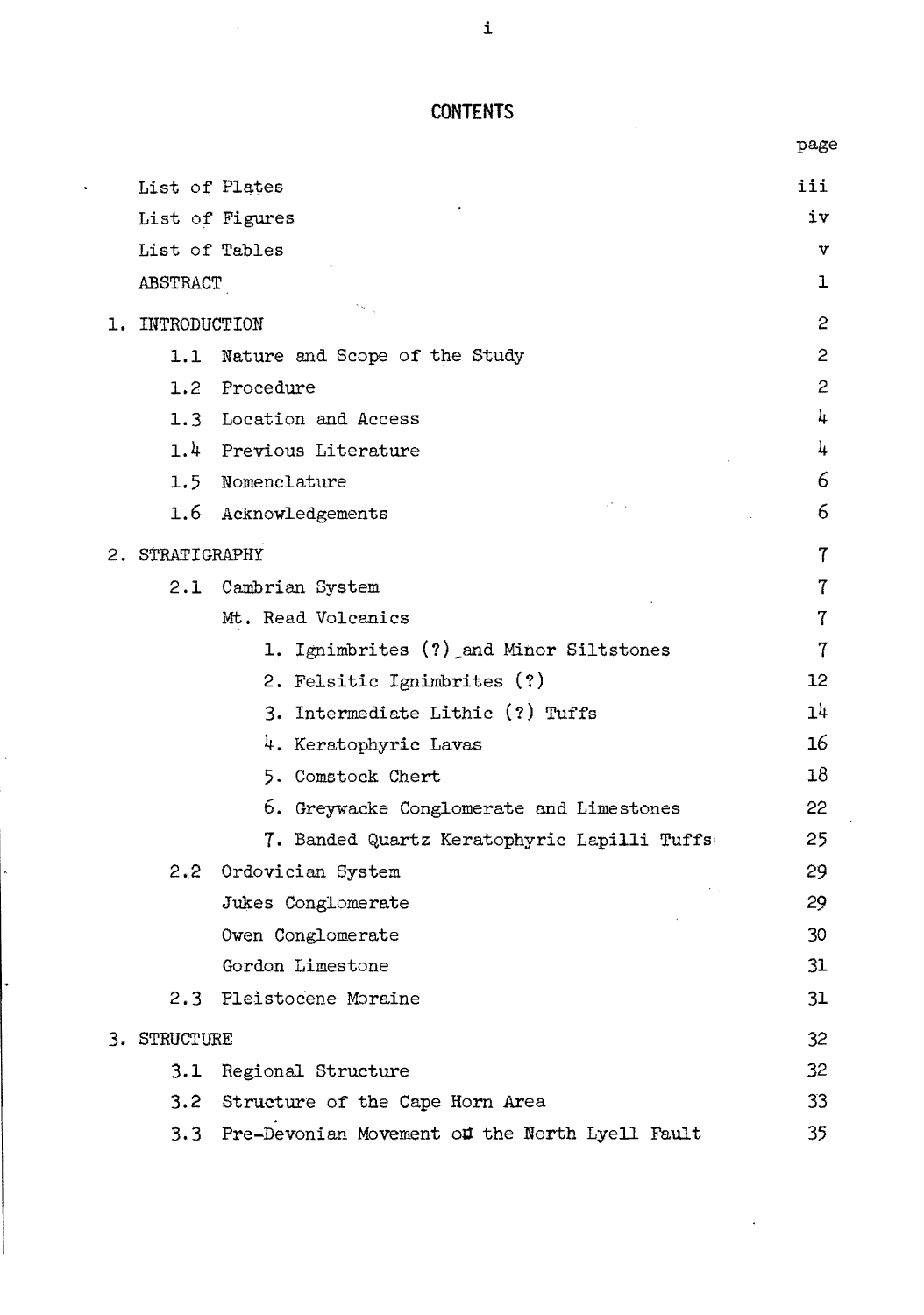|                   | 4. HYDROTHERMAL ALTERATION AND THE LYELL SCHISTS | 39  |
|-------------------|--------------------------------------------------|-----|
| 4.1               | Chlorites and Quartz Chlorite Schists            | 39  |
| 4.2 <sub>1</sub>  | Quartz Sericite Schists                          | 46  |
| 4.3               | Other Schist Types at Cape Horn                  | 50  |
| 4.4               | Alteration in the Lithic Tuffs                   | 51  |
|                   | 4.5 The Comstock Area                            | 53  |
|                   | 4.6 Synthesis                                    | 56  |
| 5. ORE DEPOSITS   |                                                  | 59  |
|                   | 5.1 Cape Horn                                    | 59  |
| 5.2               | Lyell Comstock                                   | 63  |
|                   | 5.3 Ores Associated with the Comstock Chert      | 69  |
|                   | 5.3.1 Chert breccia ore                          | 69  |
|                   | 5.3.2 Banded chert ores                          | 71  |
| 5.4               | Tasman Shaft Ore                                 | 73  |
|                   | 5.5 Devonian Remobilization                      | 76  |
| 5.6               | Relationship of Mineralization to Stratigraphy   |     |
|                   | and Alteration                                   | 78  |
|                   | 6. GEOCHEMISTRY OF ORE DEPOSITION                | 83  |
| 6.1               | Cobalt, Nickel and Selenium in Pyrite            | 83  |
| 6.2               | Sulphur Isotope Studies                          | 85  |
| 6.3               | Mode of Ore Formation at Cape Horn               | 88  |
| 6.4               | Barium as a Guide to Ore                         | 94  |
| 6.5               | Mechanism of Ore Formation                       | 95  |
| 6.6               | Estimate of Conditions of Ore Deposition         | 96  |
| 7. CONCLUSIONS    |                                                  | 103 |
| APPENDIX A        |                                                  | 105 |
| APPENDIX B        |                                                  | 108 |
| <b>REFERENCES</b> |                                                  | 113 |

 $\sim$   $\alpha$ 

 $\mathcal{A}^{\pm}$ 

 $\hat{\boldsymbol{\beta}}$ 

ii

 $\hat{\mathcal{A}}$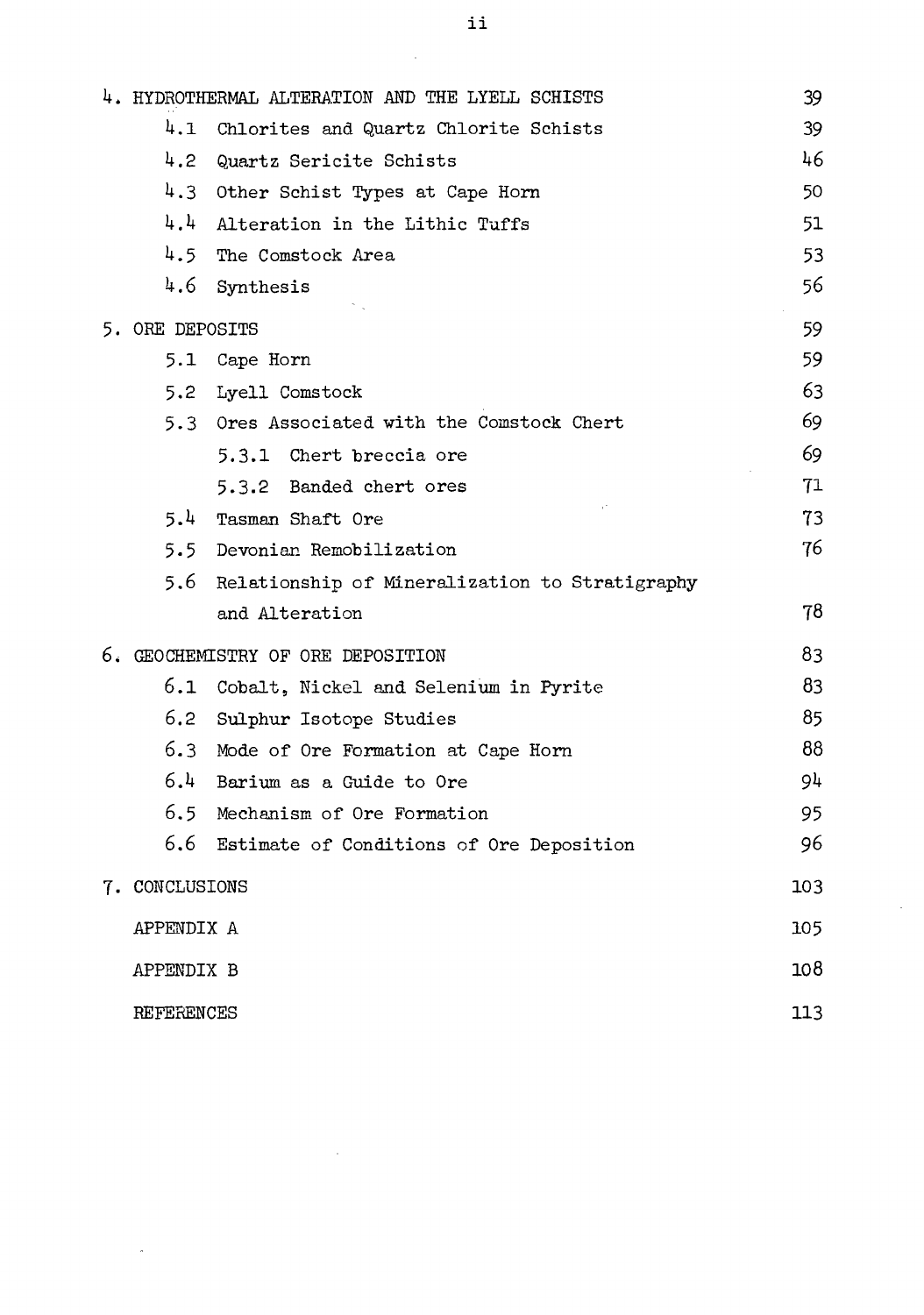## LIST OF PLATES

page

 $\mathbb{R}^2$ 

 $\bar{z}$ 

| Plate | ı               | Bent fiamme in ignimbrite $(?)$                       | 11  |
|-------|-----------------|-------------------------------------------------------|-----|
|       | 2               | Frayed termination of fiamme                          | 11  |
|       | 3               | Fractured albite phenocryst in ignimbrite $(?)$       | 13  |
|       | 4               | Warping of foliation in ignimbrite (?)                | 13  |
|       | 5               | Embayed quartz phenocryst and haematite replacement   |     |
|       |                 | of ferromagnesian in spilitic lava                    | 17  |
|       | 6               | Relict escillatory zoning $(?)$ in albite of quartz   |     |
|       |                 | keratophyre                                           | 17  |
|       | $\tau$          | Euhedral apatite in spilite                           | 19  |
|       | 8               | Corroded barite grains in chert                       | 19  |
|       | 9               | Pyrite and fluorite in chert                          | 21  |
|       | 10              | Banded pyrite in chert                                | 21  |
|       | 11              | Pyrite bands in chert                                 | 24  |
|       | 12 <sup>°</sup> | Carbonate and albite in greywacke breccia             | 24  |
|       | 13              | Greywacke-chert breccia with clastic pyrite           | 26  |
|       | 14              | Epidote inclusions in chlorite and fractured          |     |
|       |                 | quartz phenocrysts in tuff                            | 26  |
|       | 15              | Zoned plagioclase in tuff                             | 28  |
|       | 16              | Texture of Jukes Conglomerate                         | 28  |
|       | 17              | Zonation in haematitic clot of quartz chlorite schist | 41  |
|       | 18              | Triangular haematite lamellae                         | 41  |
|       | 19              | Poikiloblastic chalcopyrite                           | 43  |
|       | 20              | Magnetite-haematite-chalcopyrite                      | 43  |
|       | 21              | Regrowth of quartz in quartz chlorite schist          | 44  |
|       | 22              | -0                                                    | 44  |
|       | 23              | Quartz aggregates pseudomorphing feldspar in quartz   | 45  |
|       | 54              | chlorite schist                                       | 45  |
|       | 25              | Sutured grain boundaries in quartz                    | 47  |
|       | 26              | Embayed quartz grain in schist                        | 47  |
|       | 27              | Quartz pressure shadows adjacent to chalcopyrite      | 49  |
|       | 28              | Fractured apatite crystals with sulphides             | 49  |
|       | 29              | Sheared schist with fractured pyrite                  | 52. |

 $\hat{\phi}$  and  $\hat{\phi}$ 

 $\bar{z}$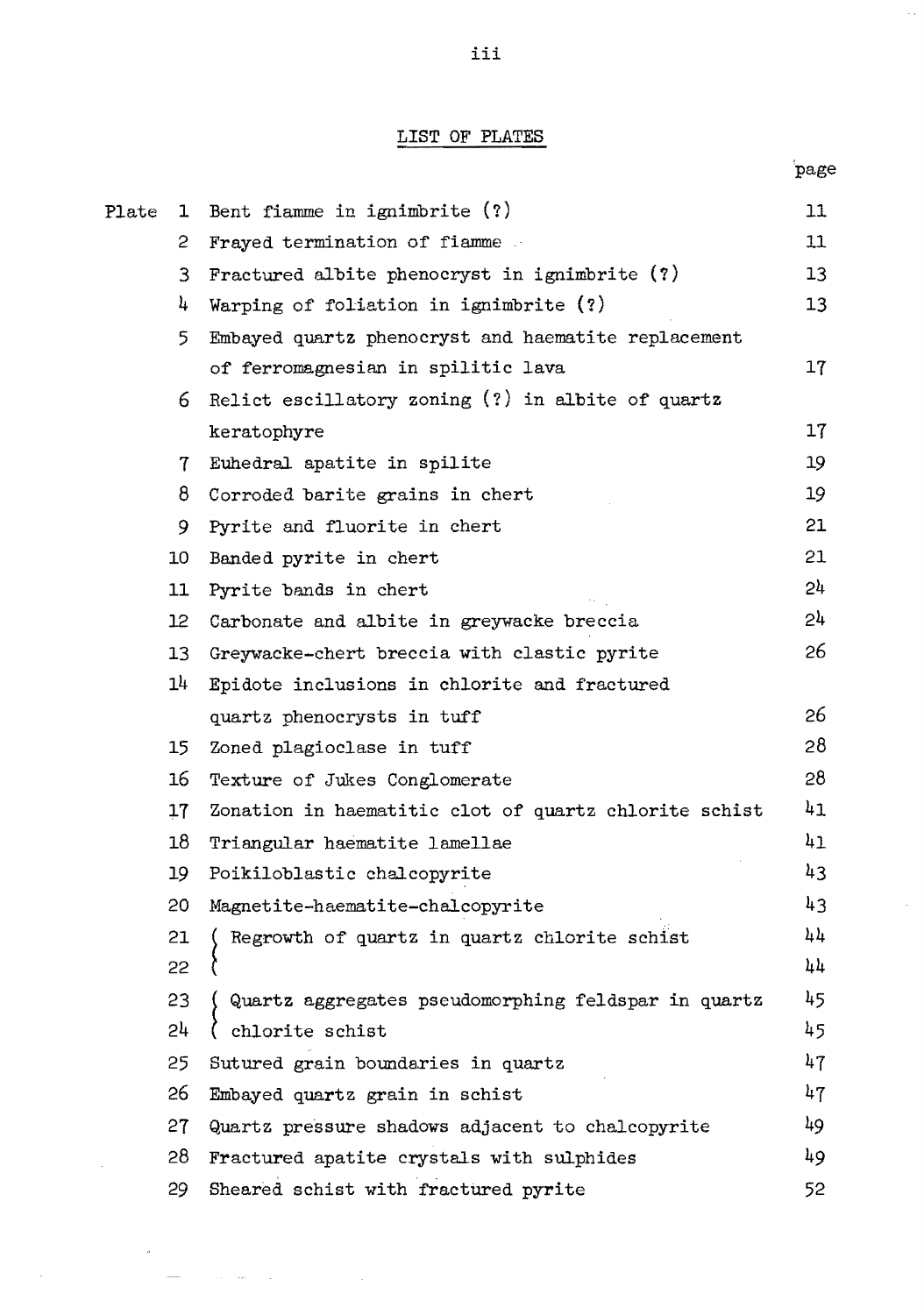|          |                 |                                                         | page |
|----------|-----------------|---------------------------------------------------------|------|
| Plate 30 |                 | Carbonate-sericite intergrowth                          | 52   |
|          | 31              | Lithic tuff                                             | 54.  |
|          | 32              | Texture of lithic tuffs                                 | 54   |
|          | 33              | Deformation textures in Cape Horn ore                   | 60   |
|          | 34              | Chalcopyrite stringers in quartz                        | 60   |
|          | 35              | Pyrite porphyroblasts in chalcopyrite                   | 62   |
|          | 36              | Recrystallized pyrite euhedra in quartz                 | 62   |
|          | 37              | Gold in quartz                                          | 64   |
|          | 38              | Deformed molybdenite lamellae                           | 64   |
|          | 39              | Relict colloform texture (?) in pyrite                  | 66   |
|          | 40 <sub>1</sub> | Betekhtinite-bornite-chalcopyrite intergrowth           | 66   |
|          | 41              | Chalcocite-tromeyerite-bornite-galena-chalcopyrite      | 68   |
|          | 42              | Stromeyerite film on galena                             | 68   |
|          | 43              | Digenite veins in bornite                               | 70   |
|          | 44              | Sphalerite-chalcopyrite showing mutual boundary texture | 70   |
|          | 45              | Comstock sulphide lens                                  | 74   |
|          | 46.             | Colloform pyrite in Comstock lens                       | 74   |
|          | 47              | Banded Tasman Shaft ore                                 | 75   |

,

# LIST OF FIGURES

|  |        | Figure 1 Locality map                                                      |                | 3   |
|--|--------|----------------------------------------------------------------------------|----------------|-----|
|  | $^{2}$ | Geology of the Mt. Lyell area                                              |                | 8   |
|  | 3.     | Cape Horn-Comstock area stratigraphy                                       |                | 9   |
|  | 4      | N-S section east of the Comstock ore bodies                                |                | 36  |
|  | 5.     | NW-SE section south of the Comstock ore bodies                             |                | 37  |
|  | 6.     | E-W section through Cape Horn                                              |                | 38  |
|  | 7      | Palaeoprofile of the Cape Horn-Comstock area                               |                |     |
|  |        | prior to extrusion of the quartz keratophyric lapilli                      |                |     |
|  |        | tuff                                                                       |                | 79. |
|  | 8      | $\text{Al}_2\text{O}_3-\text{CO}_2-\text{K}_2\text{O-S}$ variation diagram |                | 91  |
|  | 9.     | $SiO_2-CO_2-Al_2O_3-S$ variation diagram                                   |                | 92  |
|  |        | 10 Zonation of Alteration Assemblages                                      | Following p.51 |     |

 $\bar{z}$